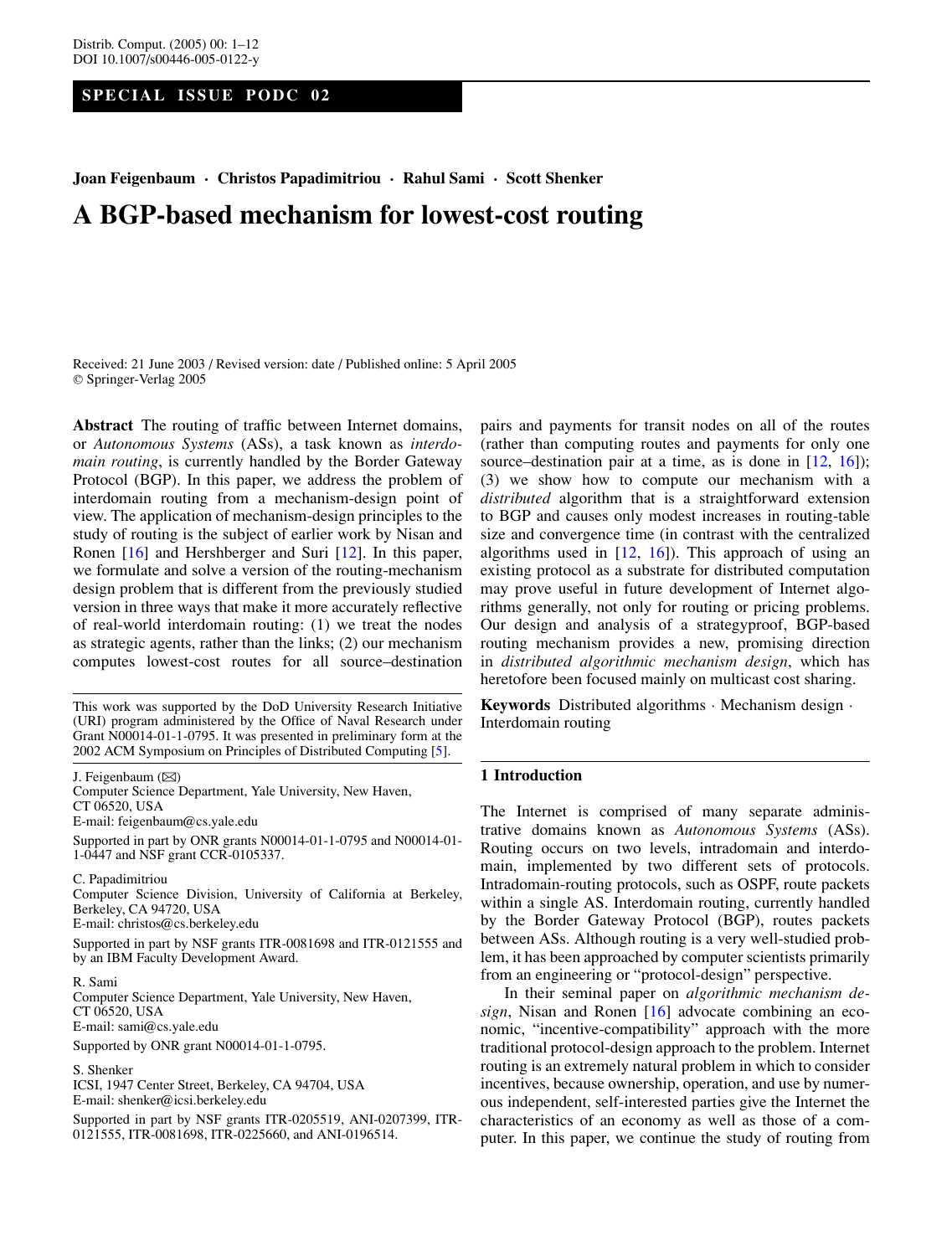a mechanism-design perspective, concentrating specifically on interdomain routing, for reasons explained below.

In our formulation of the routing-mechanism design problem, each AS incurs a per-packet *cost* for carrying traffic, where the cost represents the additional load imposed on the internal AS network by this traffic. To compensate for these incurred costs, each AS is paid a *price* for carrying *transit* traffic, which is traffic neither originating from nor destined for that AS. It is through these costs and prices that consideration of "incentive compatibility" is introduced to the interdomain-routing framework, which, as currently implemented, does not explicitly consider incentives. Our goal is to maximize network efficiency by routing packets along the lowest-cost paths (LCPs). We are following previous work on mechanism design for routing [\[12,](#page-10-1) [16](#page-10-0)] by introducing incentives in this way, and focusing on lowest-cost paths.

The main difference between this paper and previous algorithmic mechanism design for routing is our focus on computing the routes and prices in a *distributed* fashion. Furthermore, in order to steer the mechanism-design approach towards practical implementation, we consider only distributed algorithms that retain the data structures and communication protocol of BGP. We develop a "BGP-based computational model" to capture these requirements and seek to compute the routes and prices in this model.

Given a set of costs, the LCPs can be computed using standard routing protocols (such as BGP). However, under many pricing schemes, an AS could be better off lying about its costs; $<sup>1</sup>$  $<sup>1</sup>$  $<sup>1</sup>$  such lying would cause traffic to take non-optimal</sup> routes and thereby interfere with overall network efficiency.

To prevent this, we first ask how one can set the prices so that ASs have no incentive to lie about their costs; as we discuss in Sect. [2,](#page-2-0) such pricing schemes are called "strategyproof." We also require that ASs that carry no transit traffic receive no payment. We prove that there is only one strategyproof pricing scheme with this property; it is a member of the Vickrey–Clarke–Groves (VCG) class of mechanisms [\[3](#page-10-3), [11,](#page-10-4) [25\]](#page-11-0). This mechanism requires a per-packet price to be paid to each transit node *k*; this price is determined by the cost of the LCP and the cost of the lowest-cost path that does not pass through *k*. We next ask how the VCG prices should be computed, and we provide a "BGP-based" distributed algorithm that accomplishes this.

Our results contribute in several ways to the understanding of how incentives and computation affect each other in routing-protocol design. Nisan and Ronen [\[16\]](#page-10-0) and Hershberger and Suri [\[12](#page-10-1)] considered the LCP mechanism-design problem, motivated in part by the desire to include incentive issues in Internet-route selection. The LCP mechanism studied in [\[12](#page-10-1), [16\]](#page-10-0) takes as input a biconnected graph, a single source, a single destination, and a (claimed) transmission cost for each link; the strategic agents are the links, and the mechanism computes, in a strategyproof manner, both an LCP for this single routing instance and a set of payments to the links on the LCP. This mechanism is a member of the VCG family and forms the point of departure for our work. However, our formulation of the problem differs in three respects, each of which makes the problem more representative of real-world routing:

- First, in our formulation, it is the nodes that are the strategic agents, not the links as in  $[12, 16]$  $[12, 16]$  $[12, 16]$  $[12, 16]$ . We make this choice because we are trying to model *interdomain* routing. ASs actually *are* independent economic actors who could strategize for financial advantage in interdomainrouting decisions; in the BGP computational model into which we seek to incorporate incentive issues, it is the nodes that represent ASs and that are called upon to "advertise" their inputs to the protocol. Formulations in which the links are the strategic agents might be more appropriate for intradomain routing, but it is not clear that incentive issues are relevant in that context; because all links and routers within a domain are owned and managed by a single entity, they are unlikely to display strategic behavior.
- Second, instead of taking as input a single source– destination pair and giving as output a single LCP, our mechanism takes in *n* AS numbers and constructs LCPs for all source–destination pairs. Once again, we make this choice in order to model more accurately the interdomainrouting scenario. This complicates the problem, because there are now  $n^2$  LCP instances to solve.
- Third, we compute the routes and the payments not with a centralized algorithm, as is done in [\[12](#page-10-1), [16\]](#page-10-0), but with a distributed protocol based on BGP. This is necessary if the motivation for the mechanism-design problem is Internet routing, because interdomain-route computation is in fact done in a distributed fashion, with the input data (AS-graph topology) and the outputs (interdomain routes) stored in a distributed fashion as well. The various domains are administratively separate and in some cases competitors, and there is no obvious candidate for a centralized, trusted party that could maintain an authoritative AS graph and tell each of the ASs which routes to use. Real-world BGP implementations could be extended easily to include our pricing mechanism, and we prove that such an extension would cause only modest increases in routing-table size and convergence time.

Our approach of using an existing network protocol as a substrate for realistic distributed computations may prove useful generally in Internet-algorithm design, not only in routing or pricing problems. Algorithm design for the Internet has the extra subtlety that adoption is not a decision by a systems manager, concerned only with performance and efficiency, but rather a careful compromise by a web of autonomous entities, each with its own interests and legacies. Backward compatibility with an established protocol is a constraint and criterion that is likely to become increasingly important and prevalent.

<span id="page-1-0"></span>There are two ways in which lying might increase the AS's total welfare: Announcing a lower-than-truthful cost might attract more than enough additional traffic to offset the lower price, or announcing a higher-than-truthful cost might produce an increase in the price that is more than sufficient to offset any resulting decrease in traffic.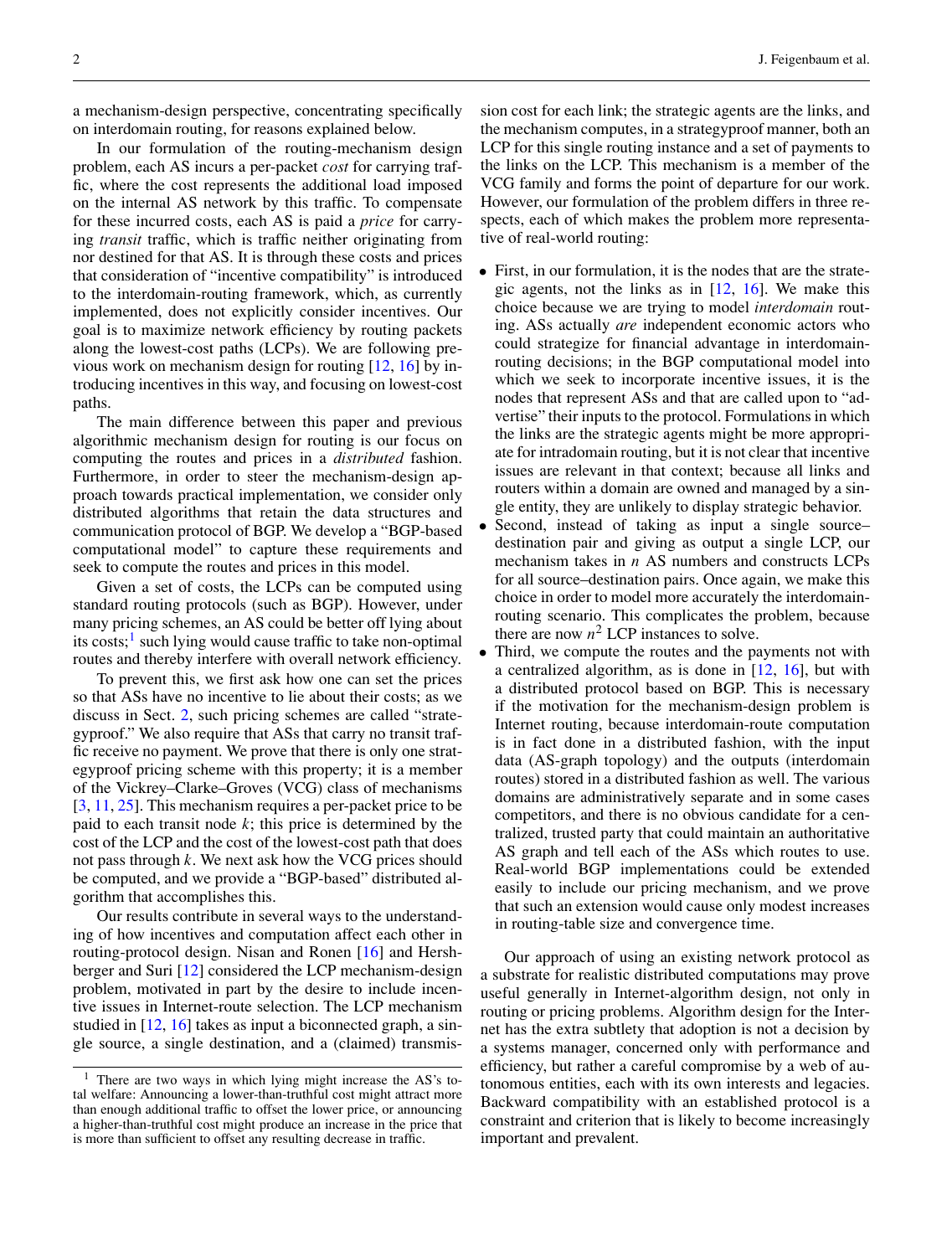Despite these efforts to formulate the problem realistically, there are several aspects of reality that we deliberately ignore. First, per-packet costs are undoubtedly not the best cost model, e.g., in some cases transit costs are more administrative than traffic-induced. Second, BGP allows an AS to choose routes according to any one of a wide variety of local policies; LCP routing is just one example of a valid policy, and, in practice, many ASs do not use it [\[24\]](#page-11-1). Furthermore, most ASs do not allow non-customer transit traffic on their network.<sup>2</sup> In this paper, we ignore general policy routing and transit restrictions; we only use LCPs. Lastly, BGP does not currently consider general path costs; in the cases in which AS policy seeks LCPs, the current BGP simply computes *shortest* AS paths in terms of number of AS hops. This last aspect is minor, because it would be trivial to modify BGP so that it computes LCPs; in what follows, we assume that this modification has been made.

Because of these limitations, our results clearly do not constitute a definitive solution to the incentive problem in interdomain routing. Nonetheless, they represent measurable progress on two fronts. First, although it does not capture all of the important features of interdomain routing, our problem formulation is an improvement over the previous ones in the algorithmic mechanism-design literature [\[12](#page-10-1), [16\]](#page-10-0), as explained above. Second, we have expanded the scope of *distributed algorithmic mechanism design*, which has heretofore been focused mainly on multicast cost sharing [\[1,](#page-10-5) [4,](#page-10-6) [6](#page-10-7)].

In the next section, we give a brief review of algorithmic mechanism design. In Sect. [3,](#page-3-0) we provide a formal statement of the problem and in Sect. [4](#page-4-0) derive the pricing scheme. In Sect. [5,](#page-5-0) we describe the BGP-based computational model that we use for the distributed price-calculation algorithm given in Sect. [6.](#page-6-0) We conclude in Sect. [7](#page-9-0) with a brief discussion of open problems and future work.

## <span id="page-2-0"></span>**2 Algorithmic mechanism design**

The purpose of this section is to review the basics of algorithmic mechanism design. Readers already familiar with this area, e.g., through the early papers of Nisan and Ronen [\[16\]](#page-10-0) and Feigenbaum et al. [\[6](#page-10-7)], should skip to the next section.

In designing efficient, distributed algorithms and network protocols, computer scientists typically assume either that computational agents are *obedient* (i.e., that they follow the protocol) or that they are *Byzantine adversaries* (i.e., that they may deviate from the protocol in arbitrary ways that harm other users, even if the deviant behavior does not bring them any obvious tangible benefits). In contrast, economists design market mechanisms in which it is assumed that agents are neither obedient nor adversarial but rather *strategic*: They respond to well-defined incentives and will deviate from the protocol only for tangible gain. Until recently, computer scientists ignored incentive compatibility, and economists ignored computational efficiency.

The emergence of the Internet as a standard, widely used distributed-computing environment and of Internetenabled commerce (both in traditional, "real-world" goods and in electronic goods and computing services themselves) has drawn computer scientists' attention to incentivecompatibility questions in distributed computation. In particular, there is growing interest in incentive compatibility in both distributed and centralized computation in the theoretical computer science community (see, e.g., [\[2,](#page-10-8) [6,](#page-10-7) [8](#page-10-9), [12](#page-10-1), [16,](#page-10-0) [19](#page-10-10)]) and in the "distributed agents" part of the AI com-munity (see, e.g., [\[15](#page-10-11), [17,](#page-10-12) [18,](#page-10-13) [21](#page-11-2), [26](#page-11-3), [27\]](#page-11-4)).

A standard economic model for the design and analysis of scenarios in which the participants act according to their own self-interest is as follows: There are *n* agents. Each agent *i*, for  $i \in \{1, ..., n\}$ , has some private information *t*<sup>i</sup> , called its *type*. For each mechanism-design problem, there is an *output specification* that maps each type vector  $t = (t^1, \ldots, t^n)$  to a set of allowed outputs. Intuitively, the specification tells us what a well-meaning planner would do, if she could access all the agents' private information. Each agent has his own preferences over the possible outputs, which may depend on his private information. Agent  $i$ 's preferences are given by a *valuation function*  $v<sup>1</sup>$  that assigns a real number  $v^i(t^i, o)$  to each possible output *o*. For example, in an instance of the task-allocation problem studied in the original paper of Nisan and Ronen [\[16](#page-10-0)], there are *k* tasks  $z_1, \ldots, z_k$ , agent *i*'s type  $t^i = (t_1^i, \ldots, t_k^i)$  is the set of minimum times in which it is capable of completing each of the tasks, the space of feasible outputs consists of all partitions  $Z = Z^1 \sqcup \ldots \sqcup Z^n$ , in which  $Z^i$  is the set of tasks assigned to agent *i*, and the valuation functions are  $v^{i}(Z, t^{i}) = -\sum_{z_{j} \in Z^{i}} t_{j}^{i}$ . Except for the private-type information, everything else in the scenario is public knowledge.

A *mechanism* defines for each agent *i* a set of strategies  $A^i$ . Each agent *i* "plays" a strategy  $a^i \in A^i$ ; the input to the mechanism is the vector of strategies  $(a^1, \ldots, a^n)$ . For each input vector  $(a^1, \ldots, a^n)$  the mechanism computes an *output*  $o = o(a^1, \ldots, a^n)$  and a *payment vector*  $p = (p^1, \ldots, p^n)$ , where  $p^i = p^i(a^1, \ldots, a^n)$ . The payment  $p<sup>i</sup>$  is used to incentivize agent *i* to behave in accordance with the mechanism's overall goals. Agent *i*'s *utility* is  $v^i(t^i, o) + p^i$ , and it is this quantity that the agent seeks to maximize. A *strategyproof* mechanism is one in which types are part of the strategy space  $A^i$ , and each agent maximizes his utility by giving his type  $t^i$  as input regardless of what other agents do. In other words, the relation

$$
v^{i}(t^{i}, o(a^{-i}, t^{i})) + p^{i}(a^{-i}, t^{i})
$$
  
\n
$$
\geq v^{i}(t^{i}, o(a^{-i}, a^{i})) + p^{i}(a^{-i}, a^{i})
$$

(where *a*−<sup>i</sup> denotes the vector of strategies of all players except player *i*) must hold for all *i* and all possible values of  $t^1$ ,  $a^{-1}$  and  $a^1$ .

Thus, the mechanism wants each agent to report his private type truthfully, and it is allowed to pay agents in order to

<span id="page-2-1"></span><sup>2</sup> We say that two ASs are "interconnected" if there is a trafficcarrying link between them. Interconnected ASs can be *peers*, or one can be a customer of the other. Most ASs do not accept transit traffic from peers, only from customers.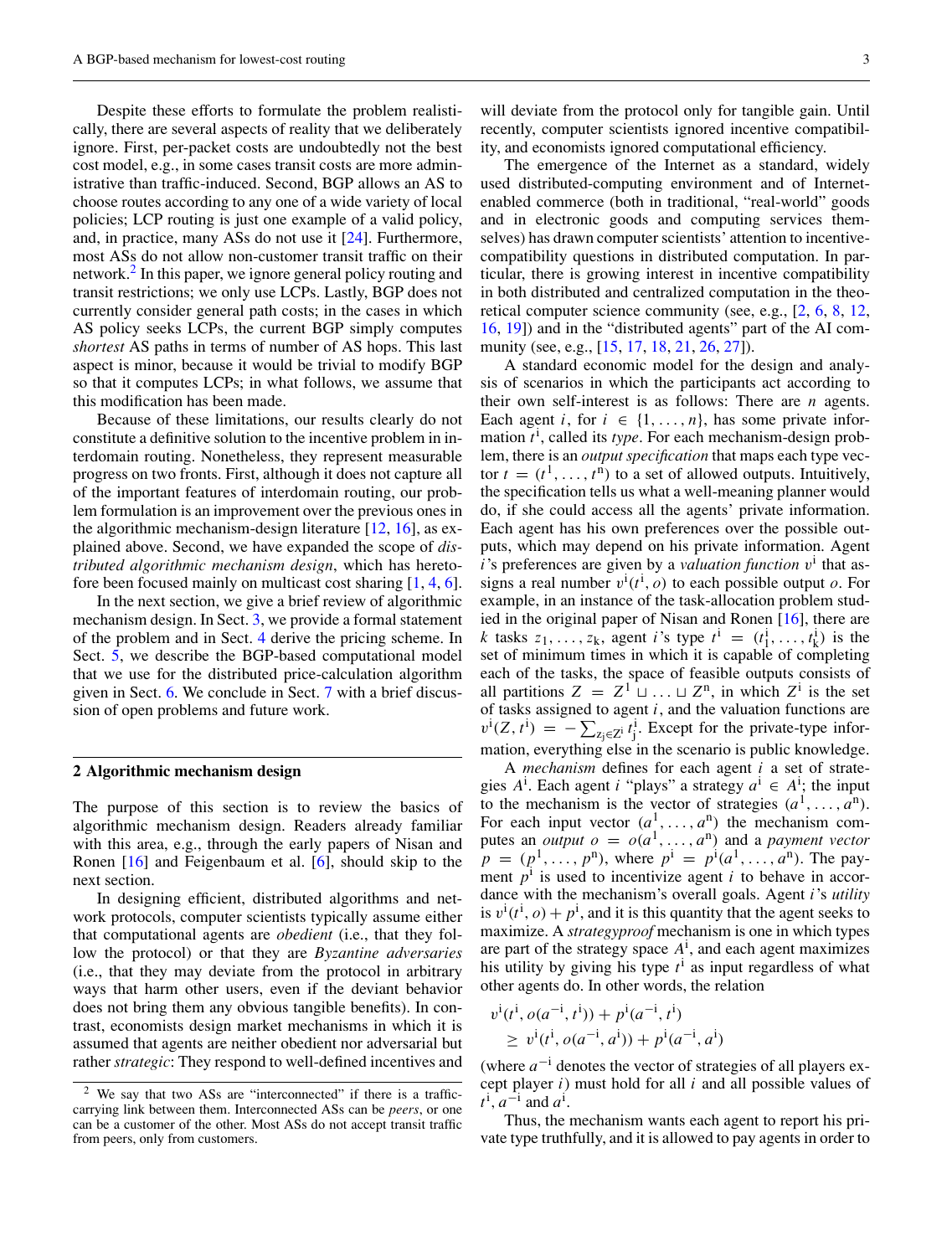provide incentives for them to do so. In the task-allocation problem described above, an agent may be tempted to lie about the times he requires to complete each task, in the hope that his resulting allocation will have a higher valuation. If tasks were allocated by a strategyproof mechanism, he would have no incentive to do this, because his resulting payment would be lower; indeed it would be sufficiently lower that his overall utility would be no greater than it would have been if he had told the truth.

For a thorough introduction to economic mechanism design, see Chapter 23 of the book by Mas-Colell et al. [\[13](#page-10-14)].

In their seminal paper on *algorithmic mechanism design*, Nisan and Ronen [\[16\]](#page-10-0) add computational efficiency to the set of concerns that must be addressed in the study of how privately known preferences of a large group of selfish entities can be aggregated into a "social choice" that results in optimal allocation of resources. Succinctly stated, Nisan and Ronen's contribution to the mechanism-design framework is the notion of a (centralized) *polynomial-time mechanism*, i.e., one in which  $o(\cdot)$  and the  $p^i(\cdot)$ 's are polynomial-time computable. They also provide strategyproof, polynomialtime mechanisms for some concrete problems of interest, including LCPs and task allocation.

To achieve feasible algorithmic mechanisms within an Internet infrastructure, the mechanism-design framework must be enhanced with more than computational efficiency; it also requires a distributed computational model. After all, if one assumes that massive numbers of far-flung, independent agents are involved in an optimization problem, one cannot reasonably assume that a *single, centralized* "mechanism" receives all of the inputs and doles out all of the outputs and payments. The first work to address this issue is the multicast cost-sharing paper of Feigenbaum et al. [\[6\]](#page-10-7). This work does not attempt to provide a general decentralizedmechanism computational model. Rather, it achieves the more modest goal of using the same network-algorithmic infrastructure that is needed for multicast to compute two natural mechanisms for assigning cost shares to the recipients of the multicast. It puts forth a general concept of "network complexity" that requires the distributed algorithm executed over an interconnection network *T* to be modest in four different respects: the total number of messages that agents send over *T* , the maximum number of messages sent over any one link in *T* , the maximum size of a message, and the local computational burden on agents.

Routing has been part of the algorithmic mechanismdesign agenda from the beginning. Nisan and Ronen [\[16\]](#page-10-0) provide a polynomial-time, strategyproof mechanism for optimal route selection in a centralized computational model. In their formulation, the network is modeled as an abstract graph  $G = (V, E)$ . Each edge *e* of the graph is an agent and has a private type  $t^e$ , which represents the cost of sending a message along this edge. The mechanism-design goal is to find an LCP *o* between two designated nodes *x* and *y*. The valuation of an agent *e* is  $-t^e$  if *e* is part of *o* and 0 otherwise. Nisan and Ronen show that the following simple mechanism is strategyproof: The payment to agent *e* is 0 if *e* is not on the LCP *o*, and the payment is  $d_{\text{G}}|_{e=\infty} - d_{\text{G}}|_{e=0}$ if *e* is on *o*, where  $d_{\text{G}}|_{\text{e}=c}$  is the cost of the LCP through *G* when the cost of *e* is set to be *c*. The graph needs to be biconnected to prevent the charging of monopoly prices. Note that LCP computation and biconnectivity testing can both be accomplished by standard, polynomial-time algorithms in a centralized computation model.

As explained in the previous section, our goal in this paper is to reformulate the LCP mechanism-design problem so that it more accurately reflects the real-world problem that is the motivation for studying it (i.e., interdomain routing) and to develop a distributed algorithmic mechanism that can be computed by a BGP-based protocol.

# <span id="page-3-0"></span>**3 Statement of problem**

The network has a set of nodes  $N, n =$ *midN*

*mid*, where each node is an AS. There is a set *L* of (bidirectional) links between nodes in *N*. We assume that this network, called the *AS graph*, is biconnected; this is not a severe restriction, because the route-selection problem only arises when a node has multiple potential routes to a destination. For any two nodes  $i, j \in N$ ,  $T_{ij}$  is the intensity of traffic (number of packets) originating from *i* destined for *j*.

We assume that a node  $k$  incurs a transit cost  $c_k$  for each transit packet it carries. In the terminology of Sect. 2, *c*<sup>k</sup> is the type of agent *k*. For simplicity, we assume that this cost is independent of which neighbor *k* received the packet from and which neighbor *k* sends the packet to, but our approach could be extended to handle a more general case: We could have a different cost depending on which neighbor *k* sends the packet to, in which case we would have a cost associated with each edge, as in the cost model of [\[12,](#page-10-1) [16\]](#page-10-0). (The strategic agents would still be the nodes, and hence the VCG mechanism we describe here would remain strategyproof.) We write *c* for the vector  $(c_1, \ldots, c_n)$  of all transit costs and  $c^{-k}$  for the vector  $(c_1, \ldots, c_{k-1}, c_{k+1}, \ldots, c_n)$  of all costs except *c*k.

We also assume that each node  $k$  is given a payment  $p^k$ to compensate it for carrying transit traffic. In general, this payment can depend on the costs  $c$ , the traffic matrix  $[T_{ii}]$ , and the network topology. Our only assumption, which we invoke in Sect. [4,](#page-4-0) is that nodes that carry no transit traffic whatsoever receive no payment.

Our goal is to send each packet along the LCP, according to the true cost vector *c*. We assume the presence of a routing protocol (such as BGP, suitably configured) that, given a set of node costs *c*, routes packets along LCPs. Furthermore, we assume that, if there are two LCPs between a particular source and destination, the routing protocol has an appropriate way to break ties. Let  $I_k(c; i, j)$  be the indicator function for the LCP from *i* to *j*; i.e.,  $I_k(c; i, j) = 1$ , if node *k* is an intermediate node on the LCP from *i* to *j*, and  $I_k(c; i, j)$  = 0 otherwise. Note that  $I_i(c; i, j) = I_i(c; i, j) = 0$ ; only the *transit* node costs are counted.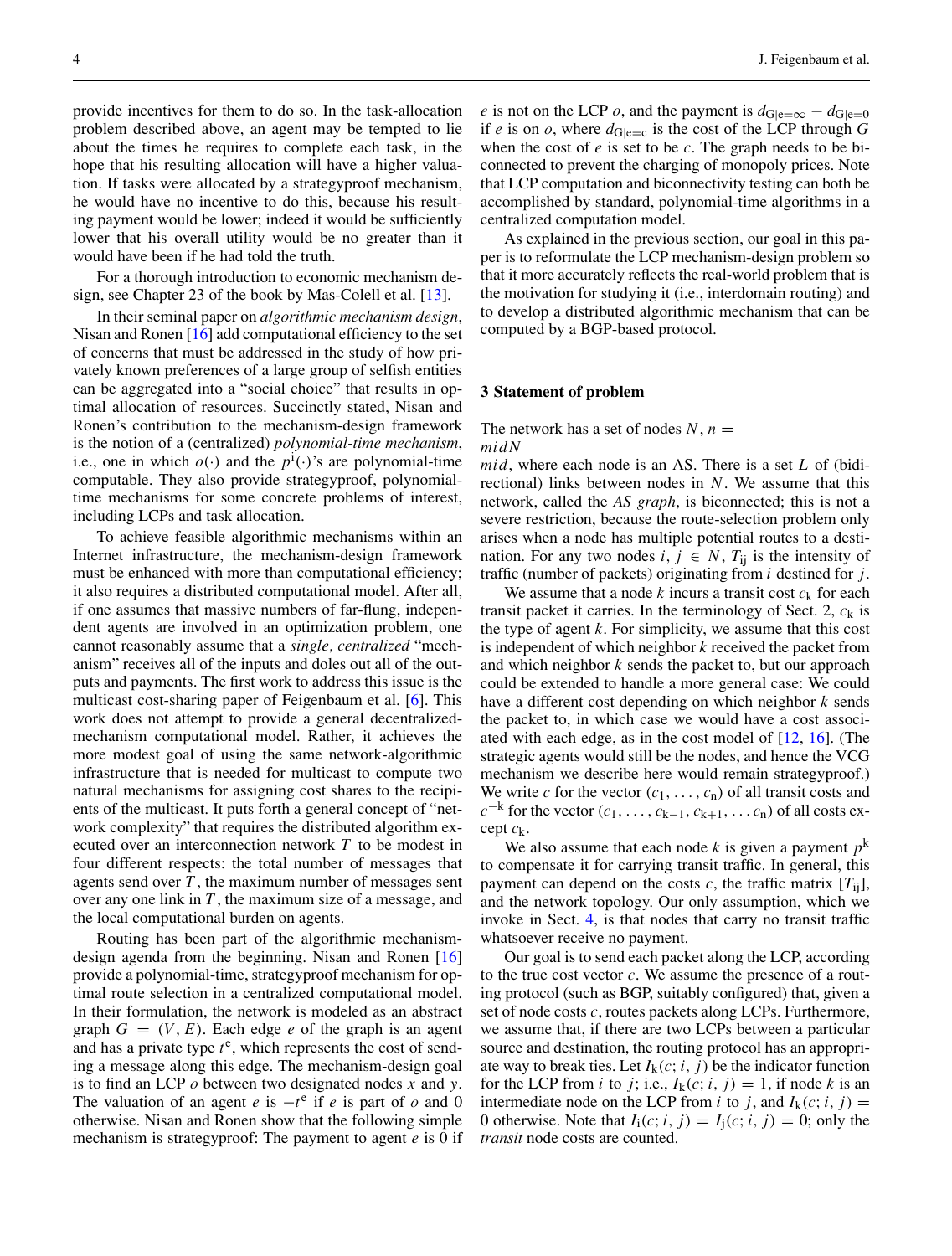Consider the routes specified by the indicator functions  ${I_k(c; i, j)}$ . When the traffic is sent along these paths, each transit node will incur a cost. Node  $k$  incurs a cost  $c_k$  for a packet sent from *i* to *j* if and only if *k* lies on the selected route from *i* to *j*. The total cost  $u_k$  incurred by transit node *k* is thus given by:

$$
u_{k}(c) = c_{k} \sum_{i,j \in N} T_{ij} I_{k}(c; i, j).
$$

The objective function we want to minimize is the total cost to society  $V(c)$  of routing all packets:

$$
V(c) = \sum_{k} u_{k}(c) = \sum_{i,j \in N} T_{ij} \sum_{k \in N} I_{k}(c; i, j) c_{k}.
$$

Minimizing *V* is equivalent to minimizing, for every  $i, j \in$ *N*, the cost of the path between *i* and *j*.

We treat the routing problem as a game in which the ASs are the strategic agents. Each node plays the game by reporting a transit cost. A node's transit cost is private information not known to any other node, and thus no other agent can assess the correctness of an agent's claimed transit cost. Moreover,  $V(\cdot)$  is defined in terms of the true costs, whereas the routing algorithm operates on the declared costs; the only way we can be assured of minimizing  $V(\cdot)$  is for agents to input their true costs. Therefore, we must rely on the pricing scheme to incentivize agents to do so.

To do so, we design an algorithmic mechanism as described in Sect. [2.](#page-2-0) The mechanism takes as input the AS graph and the vector  $c$  of declared costs<sup>3</sup> and produces as output the set of LCPs and prices. $4$  The pricing mechanism must be strategyproof so that agents have no incentive to lie about their costs. For a given cost vector  $c$ , the payment  $p^k$  minus the total costs incurred by a node  $k$  is  $\tau_k(c) = p^k - \sum_{i,j} T_{i,j} I_k(c; i, j) c_k$ . In the terminology of Sect. [2,](#page-2-0)  $\tau_k(\cdot)$  is the utility of agent *k*. In this context, the mechanism is strategyproof if for all  $x$ ,  $\tau_k(c) \geq \tau_k(c \mid^k x)$ , where the expression  $c \mid^k x$  means that  $(c \mid^k x)_i = c_i$ , for all  $i \neq k$ , and  $(c \mid^k x)_k = x$ .

## <span id="page-4-0"></span>**4 The pricing mechanism**

Recall that we assume we have a biconnected graph with a routing algorithm that, when given a vector of declared costs *c*, will produce a set of LCPs, breaking ties in an appropriate manner; these paths are represented by the indicator functions  $\{I_k(c; i, j)\}_{k \in \mathbb{N}}$ . Furthermore, both the inputs and the outputs are distributed, i.e., neither ever resides at a single node in the network. In this section, we derive the pricing

scheme, and, in Sects. [5](#page-5-0) and [6,](#page-6-0) we describe the distributed computation.

We require that the pricing mechanism be strategyproof and that nodes that carry no transit traffic receive no payment. We now show that these two conditions uniquely determine the mechanism we must use. Moreover, we show that they require that the payments take the form of a perpacket price that depends on the source and destination; that is, the payments  $p^k$  must be expressed as

$$
p^k = \sum_{i,j \in N} T_{ij} p_{ij}^k,
$$

where  $p_{ij}^k$  is the per-packet price paid to node  $k$  for each transit packet it carries that is sent from node *i* destined for node *j*.

<span id="page-4-3"></span>**Theorem 1** *When routing picks lowest-cost paths, and the network is biconnected, there is a unique strategyproof pricing mechanism that gives no payment to nodes that carry no transit traffic. The payments to transit nodes are of the form*

$$
p^k = \sum_{i,j \in N} T_{ij} p_{ij}^k,
$$

*where*

$$
p_{ij}^{k} = c_k I_k(c; i, j)
$$
  
+ 
$$
\left[ \sum_{r \in N} I_r(c \mid^{k} \infty; i, j) c_r - \sum_{r \in N} I_r(c; i, j) c_r \right].
$$

*Proof* Consider a vector of costs *c*. Recall that our objective function  $V(c) = \sum_{k} u_k(c)$ , and note that the routing function  $\{I_k(c; i, j)\}_{k \in \mathbb{N}}$  minimizes this quantity. A classic result due to Green and Laffont [\[9](#page-10-15)] states that any strategyproof pricing mechanism that minimizes a function of the form  $V(c) = \sum_{k \in N} u_k(c)$  (i.e., minimizes the total cost) must be a VCG mechanism, with payments expressible as

$$
p^{k} = u_{k}(c) - V(c) + h_{k}(c^{-k}),
$$

where  $h_k(\cdot)$  is an arbitrary function of  $c^{-k}$ . When  $c_k = \infty$ , we have  $I_k(c \mid^k \infty; i, j) = 0$ , for all *i*, *j* (because the graph is biconnected, and all other costs are finite); so (1)  $p^k = 0$ , because we require that payments be 0, and (2)  $u_k(c) = 0$ . Thus,

$$
h_{k}(c^{-k}) = V(c \mid^{k} \infty).
$$

This, in turn, implies that

$$
p^{k} = V(c \mid^{k} \infty) + u_{k}(c) - V(c)
$$
  
= 
$$
\sum_{i,j \in N} T_{ij} \Biggl\{ c_{k} I_{k}(c; i, j) + \sum_{r \in N} I_{r}(c \mid^{k} \infty; i, j) c_{r}
$$
  

$$
- \sum_{r \in N} I_{r}(c; i, j) c_{r} \Biggr\} = \sum_{i,j \in N} T_{ij} p_{ij}^{k},
$$

<span id="page-4-1"></span><sup>&</sup>lt;sup>3</sup> We will often use *c* to denote the declared costs and the true costs; usually, the context will make clear which we mean.

<span id="page-4-2"></span><sup>4</sup> BGP (or any other protocol configured for lowest-cost routing) can be viewed as taking the AS graph and *c* as input and producing the set of LCPs. We use this output of BGP in our mechanism and do not alter this aspect of BGP in our algorithm.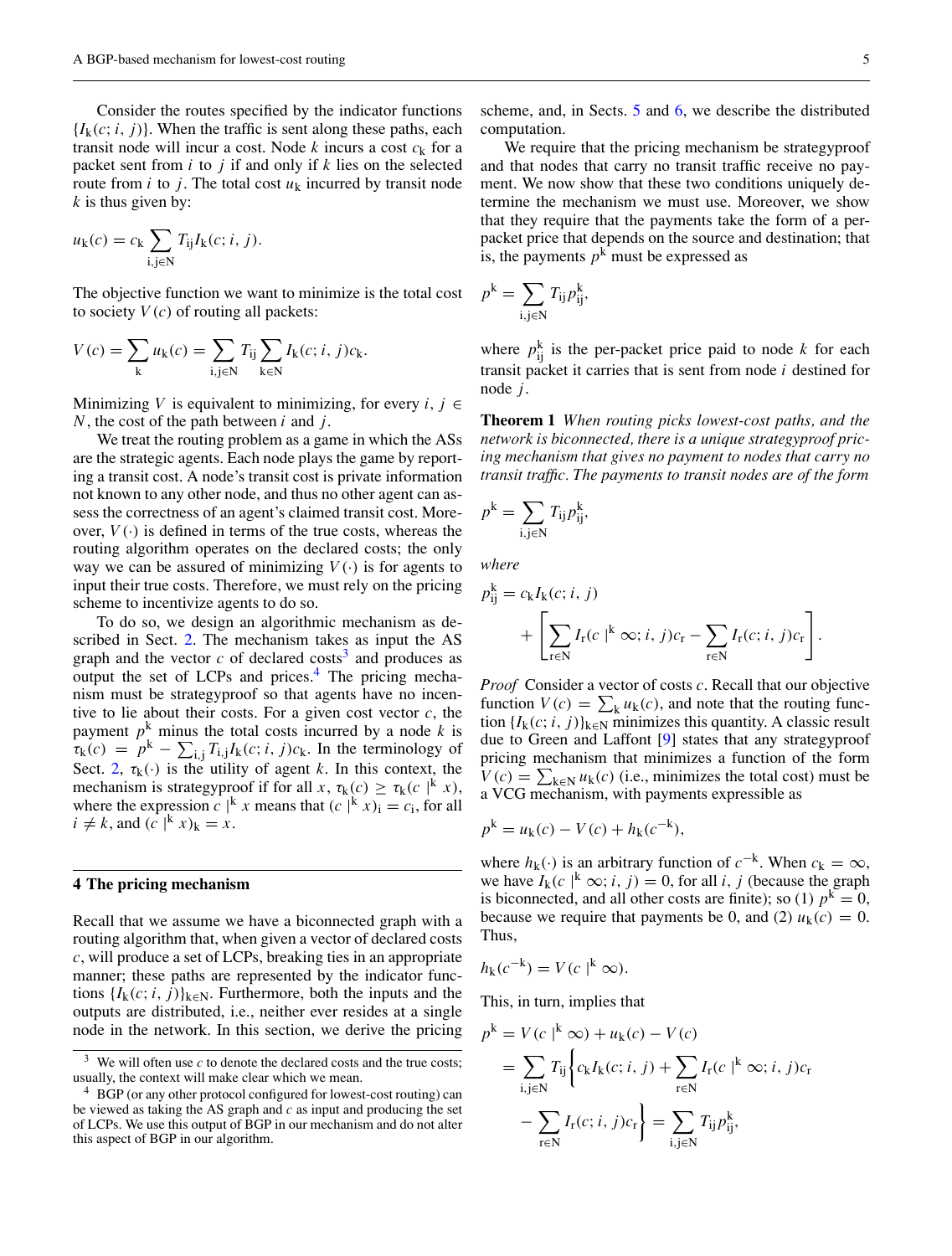where

$$
p_{ij}^{k} = c_{k} I_{k}(c; i, j) + \left[\sum_{r \in N} I_{r}(c \mid^{k} \infty; i, j)c_{r}\right] - \sum_{r \in N} I_{r}(c; i, j)c_{r}\right].
$$

This mechanism belongs to the Vickrey–Clarke–Groves (VCG) family  $[3, 11, 25]$  $[3, 11, 25]$  $[3, 11, 25]$  $[3, 11, 25]$  $[3, 11, 25]$  $[3, 11, 25]$ . It is in essence a node-centric, allpairs extension of the LCP mechanism studied by Nisan and Ronen [\[16\]](#page-10-0) and Hershberger and Suri [\[12](#page-10-1)]. There are several aspects of this result that are worth noting. First, although the payments could have taken any form and could have depended arbitrarily on the traffic matrix, it turns out the payments are a sum of per-packet payments that do not depend on the traffic matrix. Second, the prices  $p_{i,j}^k$  are zero if the LCP between  $i$  and  $j$  does not traverse  $k$ . Thus, these payments can be computed, once one knows the prices, merely by counting the packets as they enter the node. Third, although the costs did not depend on the source and destination of the packet, the prices do. Lastly, the payment to a node *k* for a packet from *i* to *j* is determined by the cost of the LCP and the cost of the lowest-cost path that does not pass through *k*. We use the term *k*-*avoiding path* to refer to a path that does not pass through node *k*.

For example, consider the AS graph in Fig. [1,](#page-5-1) and suppose the traffic consists of a single packet from *X* to *Z*. The LCP is *XBDZ*, which has transit cost 3. How much should AS *D* be paid? The lowest-cost *D*-avoiding path from *X* to *Z* is *XAZ*, which has transit cost 5. Hence, Theorem [1](#page-4-3) says that *D* should be paid  $c_D + [5 - 3] = 3$ . Similarly, AS *B* is paid  $c_B + [5 - 3] = 4$ . Note that the total payments to nodes on the path is greater than the actual cost of the path. A more extreme example of *overcharging* occurs in sending a packet from *Y* to *Z*. The LCP is *YDZ*, which has transit cost 1.



<span id="page-5-1"></span>**Fig. 1** Example of AS graph from Sect. 4

However, the next best path is *YBXAZ* which has cost 9, and hence *D*'s payment for this packet is  $1 + [9 - 1] = 9$ , even though *D*'s cost is still 1. We return to this issue of overcharging in Sect. [7.](#page-9-0) These examples also show why the network must be biconnected; if it weren't, the payment would be undefined.

#### <span id="page-5-0"></span>**5 BGP-based computational model**

We now seek to compute these prices  $p_{ij}^k$ , using a computational model based on BGP, which is the repository of interdomain routing information. We start with the abstract model of the BGP protocol described by Griffin and Wilfong [\[10](#page-10-16)], which involves several simplifying assumptions. Specifically, we assume that there is at most one link between any two ASs, that the links are bidirectional, that there is no route aggregation, and that each AS can be treated as an atomic entity without regard to intradomain routing issues. The network can then be modeled as a graph in which every node represents an AS, and every edge represents a bidirectional interconnection between the corresponding ASs.

BGP is a *path-vector* protocol in which every node *i* stores, for each AS *j*, the lowest-cost *AS Path* (the sequence of ASs traversed) from *i* to *j*; in this vector, ASs are identified by their AS numbers. In addition, in our treatment, the LCP is also described by its total cost (the sum of the declared AS costs). If *d* is the diameter of the network (the maximum number of ASs in an LCP), a router stores  $O(nd)$ AS numbers and  $\mathcal{O}(n)$  path costs. BGP's route computation is similar to all path-vector routing protocols. Each router sends its routing table $\delta$  and, in our treatment, its declared cost, to its neighbors, and each node can then, based on this information, compute its own LCPs. When there is more than one LCP, our model of BGP selects one of them in a loop-free manner (to be defined more precisely below). As mentioned earlier, we are making the oversimplifying assumption that every node is using lowest cost as its routing policy.

These routing-table exchanges only occur when a change is detected; that is, a router only sends its routing table to its neighbors when that table is different from what was sent previously. Routing tables can change either because a link was inserted or deleted (which would be detected by the nodes on either end) or when updated routing-table information is received from some other router that changes the paths and/or costs in the current table.<sup>6</sup>

The computation of a single router can be viewed as consisting of an infinite sequence of *stages*, where each

<span id="page-5-2"></span><sup>5</sup> The routing table is the set of all *selected* routes, one for each destination.

<span id="page-5-3"></span><sup>6</sup> In practice, BGP only sends the portion of the routing table that has changed. Nodes keep the routing tables received from each of their neighbors so that they can reconstruct the new routing table from the incremental update. Because the worst-case behavior is to send the entire routing table, and we care about worst-case complexity, we ignore this incremental aspect of BGP in the statements of our bounds.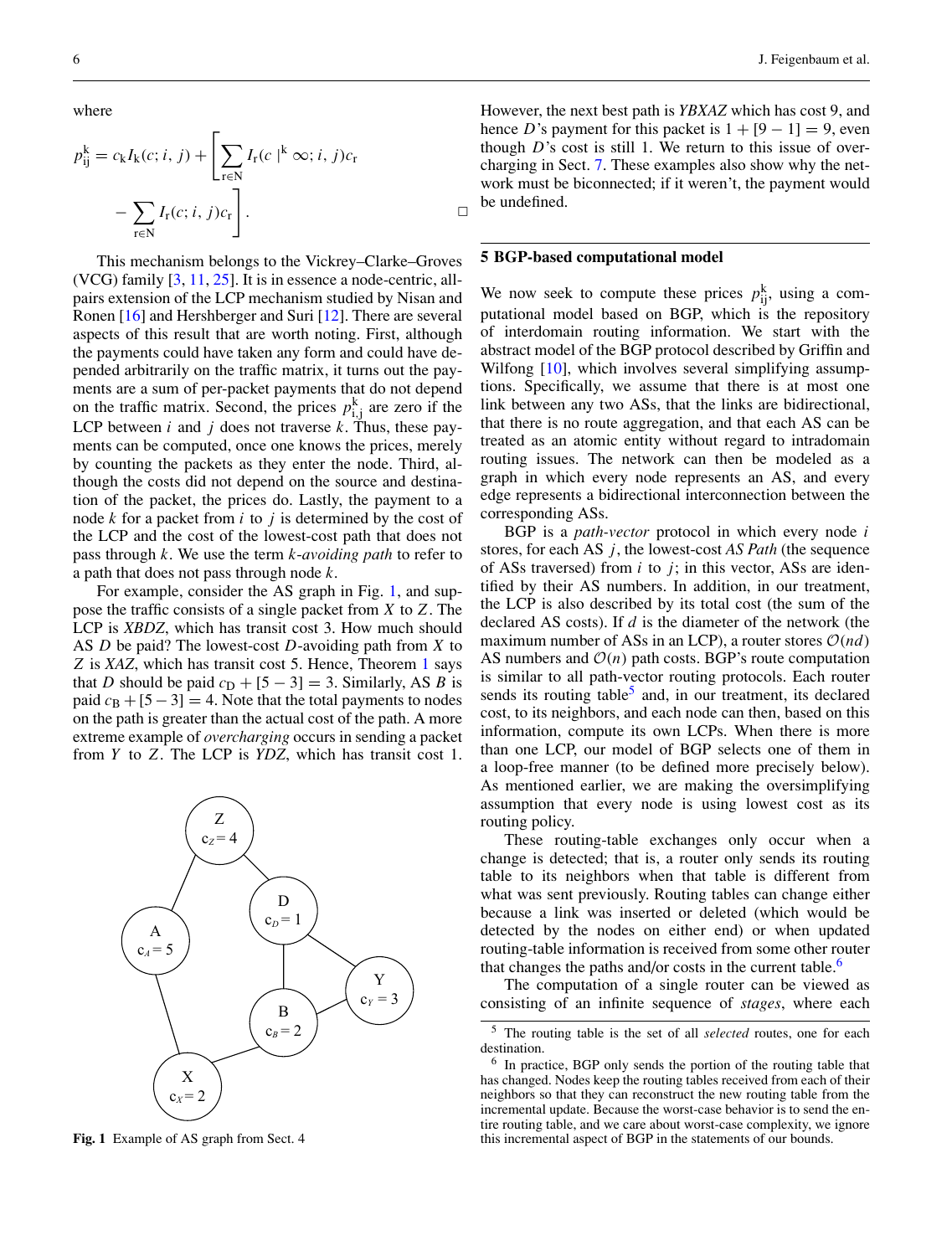stage consists of receiving routing tables from its neighbors, followed by local computation, followed (perhaps) by sending its own routing table to its neighbors (if its own routing table changed). The communication frequency is limited by the need to keep network traffic low, and hence the local computation is unlikely to be a bottleneck. Thus, we adopt as our measures of complexity the number of stages required for convergence and the total communication (in terms of the number of routing tables exchanged and the size of those tables).

If we assume that all the nodes run synchronously (exchange routing tables at the same time), BGP converges, i.e., computes all LCPs, within *d* stages of computation (where, again, *d* is the maximum number of AS hops in an LCP). Each stage involves  $O(nd)$  communication on any link.<sup>7</sup> The computation time required by node  $i$  in a single stage is  $\mathcal{O}(nd \times \text{degree}(i)).$ 

Because this level of complexity is already deemed feasible in the current Internet, we seek to compute the prices with a similar (or better) complexity and state requirements. We describe such an algorithm in the next section.

## <span id="page-6-0"></span>**6 Distributed price computation**

We want to compute the prices  $p_{ij}^k$  using the BGP computational model described in Sect. [5.](#page-5-0) The input to the calculation is the cost vector  $c$ , with each  $c_i$  known only to node *i*. The output we desire is the set of prices, with node *i* knowing all the  $p_{ij}^k$  values.<sup>8</sup> In describing our algorithm we assume a static environment (no route changes). The effect of removing this assumption is that the process of "converging" begins again each time a route is changed.

Our algorithm introduces additional state to the nodes and to the message exchanges between nodes, but it does not introduce any new messages to the protocol. In particular, all messages are between neighbors in the AS graph. The added state at each node consists of the reported cost of each transit node and the set of prices. This is  $O(nd)$  additional state, resulting in a small constant-factor increase in the state requirements of BGP. The costs and prices will be included in the routing message exchanges, and so there will be a corresponding constant-factor increase in the communication requirements of BGP.

Let  $P(c; i, j)$  denote the LCP from *i* to *j* for the vector of declared costs  $c$ , and let  $c(i, j)$  denote the cost of this path. For any node *k* on this LCP, define  $P^{-k}(c; i, j)$  to be the lowest-cost *k*-avoiding path from *i* to *j*. Then, the payment  $p_{ij}^k$  can be written as:

<span id="page-6-4"></span>
$$
p_{ij}^{k} = c_{k} + \text{Cost}(P^{-k}(c; i, j)) - c(i, j).
$$
 (1)



<span id="page-6-3"></span>**Fig. 2** Tree  $T(Z)$  for the example in Fig. [1](#page-5-1)

Our price-computation algorithm computes the prices at each node from the costs and current prices at neighboring nodes, and then iterates this procedure until the prices converge to a stable value. We first investigate how the prices  $p_{ij}^k$  at node *i* are related to the prices at *i*'s neighbors.

Recall that, if there are multiple LCPs between two nodes, the routing mechanism selects one of them in a loopfree manner. *Loop-free* means that the routes are chosen so that the overall set of LCPs from every other node to *j* forms a tree. In other words, for each destination *j*, we assume that the LCPs selected form a tree rooted at  $j$ ; call this tree  $T(j)$ . For example, the tree  $T(Z)$  corresponding to the graph in Fig. [1](#page-5-1) is shown in Fig. [2.](#page-6-3) We say that *D* is the *parent* of *B* in  $T(Z)$  or, equivalently, that *B* is a *child* of *D* in  $T(Z)$ .

We treat each destination *j* separately. Consider the computation of  $p_{ij}^k$  at some node *i* for another node *k* on the path from  $i$  to  $j$ . Let  $a$  be any neighbor of  $i$ . The tree  $T(i)$  provides the structure we need to characterize the relationship between the prices at node *i* and the prices at node *a*. There are four cases:

• **Case (i)**  $a$  is  $i$ 's parent in  $T(j)$ 

In other words, the LCP from *i* to *j* passes through *a*. In fact, it consists of the link *ia* followed by the LCP from *a* to *j*; thus, its cost is given by  $c(i, j) = c(a, j) + c_a$ . Now, suppose *k* is some node on the LCP from *a* to *j*. Then, *k* is also on the LCP from *i* to *j*. In this case, we can extend any *k*-avoiding path from *a* to *j* to a *k*-avoiding path from *i* to *j* by appending the link *ia* to it. In particular, we can extend the path  $P^{-k}(c; a, j)$  in this fashion; thus, the lowest-cost *k*-avoiding path from *i* to *j* has cost at most  $c_a$  greater than the cost of  $P^{-k}(c; a, j)$ . Observing that the difference in cost of the corresponding LCPs is exactly *c*a, Eq. [1](#page-6-4) gives us:

<span id="page-6-5"></span>
$$
p_{ij}^k \le p_{aj}^k. \tag{2}
$$

• **Case (ii)**  $a$  is  $i$ 's child in  $T(j)$ 

In other words, *i* is on the LCP from *a* to *j*. Thus, the costs of the two LCPs are related by  $c(i, j) = c(a, j) - c_i$ .

<span id="page-6-1"></span>Because of the incremental nature of updates, where nodes need only process and forward routing entries that have changed, the communication and computational load is likely to be much lower in practice.

<span id="page-6-2"></span><sup>8</sup> More precisely, these are the parts of the input and output that we introduce; BGP, with its standard distributed input (AS graph and costs) and distributed output (LCPs) is used as a substrate.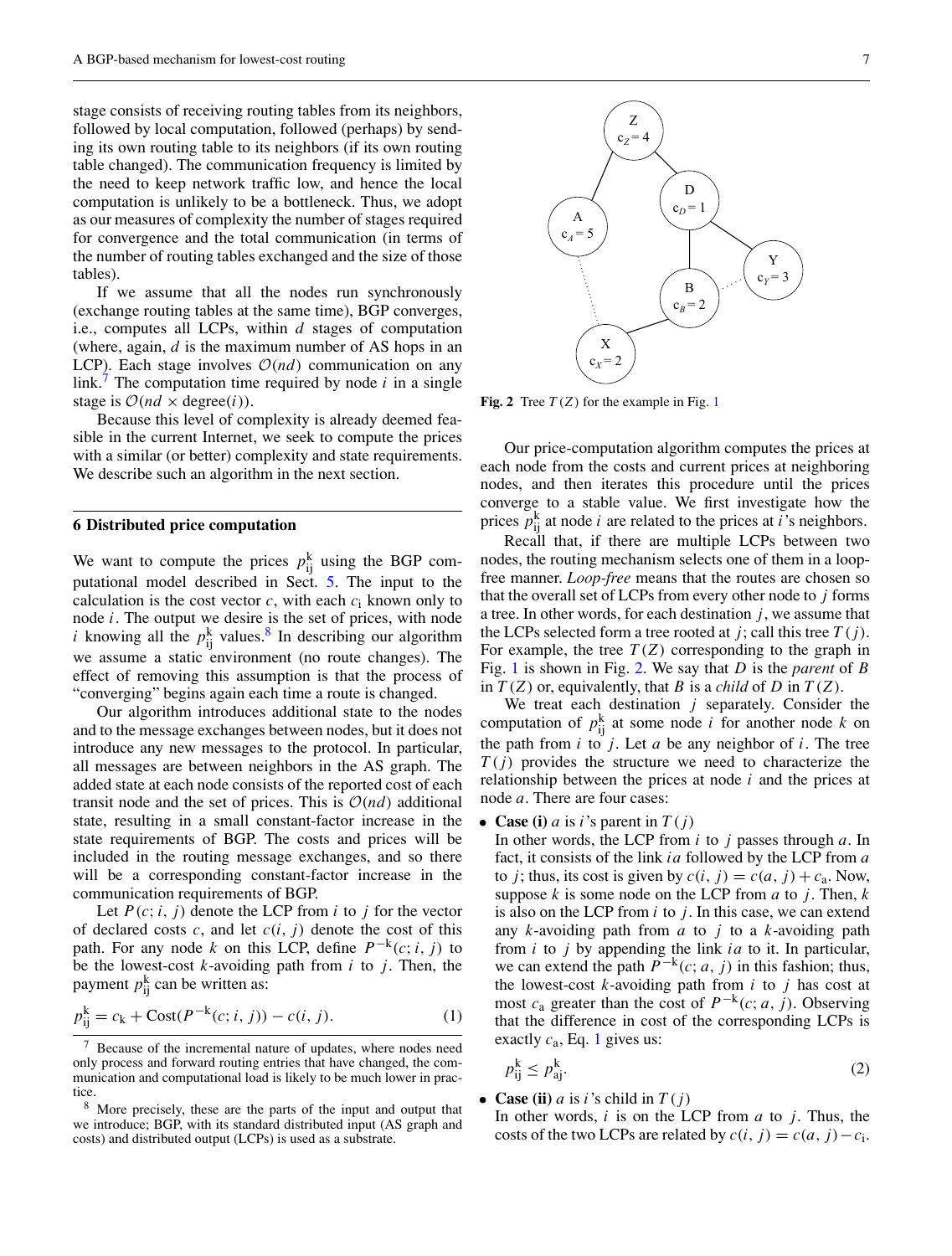Consider any node *k* on the LCP from *i* to *j*; it must be on the LCP from *a* to *j*. Now, consider a *k*-avoiding path from *a* to *j*. If this path passes through *i*, then we can simply take the suffix of this path from *i* to *j*; this gives us a *k*-avoiding path from *i* to *j*. If the *k*-avoiding path from *a* to *j* does not pass through *i*, then we can append the link *ia* to it, to get a *k*-avoiding path from *i* to *j*. Thus, here too we see that the cost of  $P^{-k}(c; i, j)$  is at most  $c_a$ more than the cost of  $P^{-k}(c; a, j)$ . Combining this with the difference in LCP costs, we get:

$$
p_{ij}^k \le p_{aj}^k + c_i + c_a.
$$
 (3)

• **Case (iii)** *a* is neither parent nor child of *i* in  $T(j)$ , and *k* is on  $P(c; a, j)$ .

In other words, *k* is on the LCPs from both *a* and *i* to *j*. The cost difference between the LCPs is  $(c(i, j) - c(a, j))$ . As in case (ii), given a *k*-avoiding path from *a* to *j*, we can construct a *k*-avoiding path from *a* to *j* by either shortening the path or appending the edge *ia*. Thus, the difference in cost of the lowest-cost *k*-avoiding paths is at most *c*a, and so we get:

<span id="page-7-0"></span>
$$
p_{ij}^k \le p_{aj}^k + c_a + c(a, j) - c(i, j). \tag{4}
$$

• **Case (iv)** *a* is neither parent nor child of *i* in  $T(j)$ , and *k* is not on  $P(c; a, j)$ .

In this case, consider  $P(c; a, j)$ , the LCP from *a* to *j*. The node *k* does not lie on this path, and so we can append the edge *ia* to construct a *k*-avoiding path from *i* to *j*. This *k*-avoiding path has cost  $(c(a, j) + c_a)$ , and hence Eq. [1](#page-6-4) gives us:

<span id="page-7-1"></span>
$$
p_{ij}^k \le c_k + c_a + c(a, j) - c(i, j). \tag{5}
$$

Note that these four cases are not exhaustive. In particular, the case in which  $a = k$  is the parent of *i* are excluded. In this case, the link *ia* will not be used in  $P^{-k}(c; i, j)$ ; thus, we can ignore neighbors in this category.

Let *b* be the neighbor of *i* on  $P^{-k}(c; i, j)$ ; i.e., the link *ib* is the first link on the lowest-cost *k*-avoiding path from *i* to *j*. We claim that, for this neighbor, the upper bounds in the previous inequalities are tight:

<span id="page-7-2"></span>**Lemma 1** *Let ib be the first link on*  $P^{-k}(c; i, j)$ *. Then, the corresponding inequality* (2)–(5) *attains equality for b.*

*Proof* We can consider each of the four cases separately.

- **Case (i)** Given that  $P^{-k}(c; i, j)$  goes through its parent, it follows that *b* is not *k*. Now, the suffix of  $P^{-k}(c; i, j)$ from *b* to *j* is a *k*-avoiding path from *b* to *j*; it follows that it must be  $P^{-k}(c; b, \bar{j})$ . Thus, in this case, we have Cost  $(P^{-k}(c; i, j)) - \text{Cost}(P^{-k}(c; b, j)) = c_b$  $c(b, j) - c(i, j)$ , and so  $p_{ij}^k = p_{bj}^k$ .
- **Case (ii)** If  $P^{-k}(c; i, j)$  passes through a child *b*, then the same reasoning as in case (i) above shows that it must have cost exactly  $c_b$  more than  $P^{-k}(c; b, j)$ , and hence we get  $p_{ij}^k = p_{bj}^k + c_i + c_b$ .
- **Case (iii)** Again, a similar argument to the previous cases shows that if  $P^{-k}(c; i, j)$  passes through *b*, it must contain  $P^{-k}(c; b, j)$ , and hence have cost exactly  $c_b$ greater than that of  $P^{-k}(c; b, j)$ . Hence, Inequality [\(4\)](#page-7-0) holds with equality.
- **Case (iv)** In this case, the lowest-cost *k*-avoiding path through *b* must contain  $P(c; b, j)$ , as that is the lowestcost path from *b* to *j*. Thus,  $Cost(P^{-k}(c; i, j))$  =  $c(b, j) + c_b$ , and so Inequality [\(5\)](#page-7-1) is exact.

Inequalities [\(2\)](#page-6-5)–[\(5\)](#page-7-1) and Lemma [1](#page-7-2) together mean that  $p_{ij}^k$ is exactly equal to the minimum, over all neighbors *a* of *i*, of the right-hand side of the corresponding inequality.

Thus, we have the following distributed algorithm to compute the payment values.

#### 6.1 The algorithm

Consider each destination *j* separately. The BGP table at *i* contains the LCP to *j*:

$$
P(c; i, j) \equiv v_{s}, v_{s-1}, \ldots, v_0 = j,
$$

and the cost of this path,  $c(i, j)$ , where  $v_s, v_{s-1}, \ldots, v_0$  are the nodes on the LCP to *j* and  $c(i, j) = \sum_{r=1}^{5} c_{v_r}$ .

Note that each node can infer from the routing tables it receives from its neighbors whether *a* is its parent, child, or neither in the tree  $T(j)$ , for each neighbor *a*.

At the beginning of the computation, all the entries of  $p_{ij}^{v_r}$ are set to  $\infty$ . Whenever any entry of this price array changes, the array and the path  $P(c; i, j)$  are sent to all neighbors of *i*. As long as the network is static, the entries decrease monotonically as the computation progresses. If the network is dynamic, price computation (and, as explained above, convergence) must start over whenever there is a route change.

When node *i* receives an updated price from a neighbor *a*, it performs the following updates to its internal state.

• If *a* is *i*'s parent in  $T(j)$ , then *i* scans the incoming array and updates its own values if necessary:

$$
p_{ij}^{v_r} = \min (p_{ij}^{v_r}, p_{ij}^{v_r}) \quad \forall r \leq s - 1.
$$

• If *a* is a child of *i* in  $T(j)$ , *i* updates its payment values using

$$
p_{ij}^{v_r} = \min (p_{ij}^{v_r}, p_{aj}^{v_r} + c_i + c_a) \quad \forall r \leq s.
$$

• If *a* is neither a parent nor a child, *i* first scans *a*'s updated path to find the nearest common ancestor  $v_t$ . Then *i* performs the following updates:

$$
\forall r \le t, \quad p_{ij}^{v_r} = \min (p_{ij}^{v_r}, p_{aj}^{v_r} + c_a + c(a, j) - c(i, j)),
$$
  

$$
\forall r > t, \quad p_{ij}^{v_r} = \min (p_{ij}^{v_r}, c_k + c_a + c(a, j) - c(i, j)).
$$

The algorithm is summarized in Fig. [3.](#page-8-0)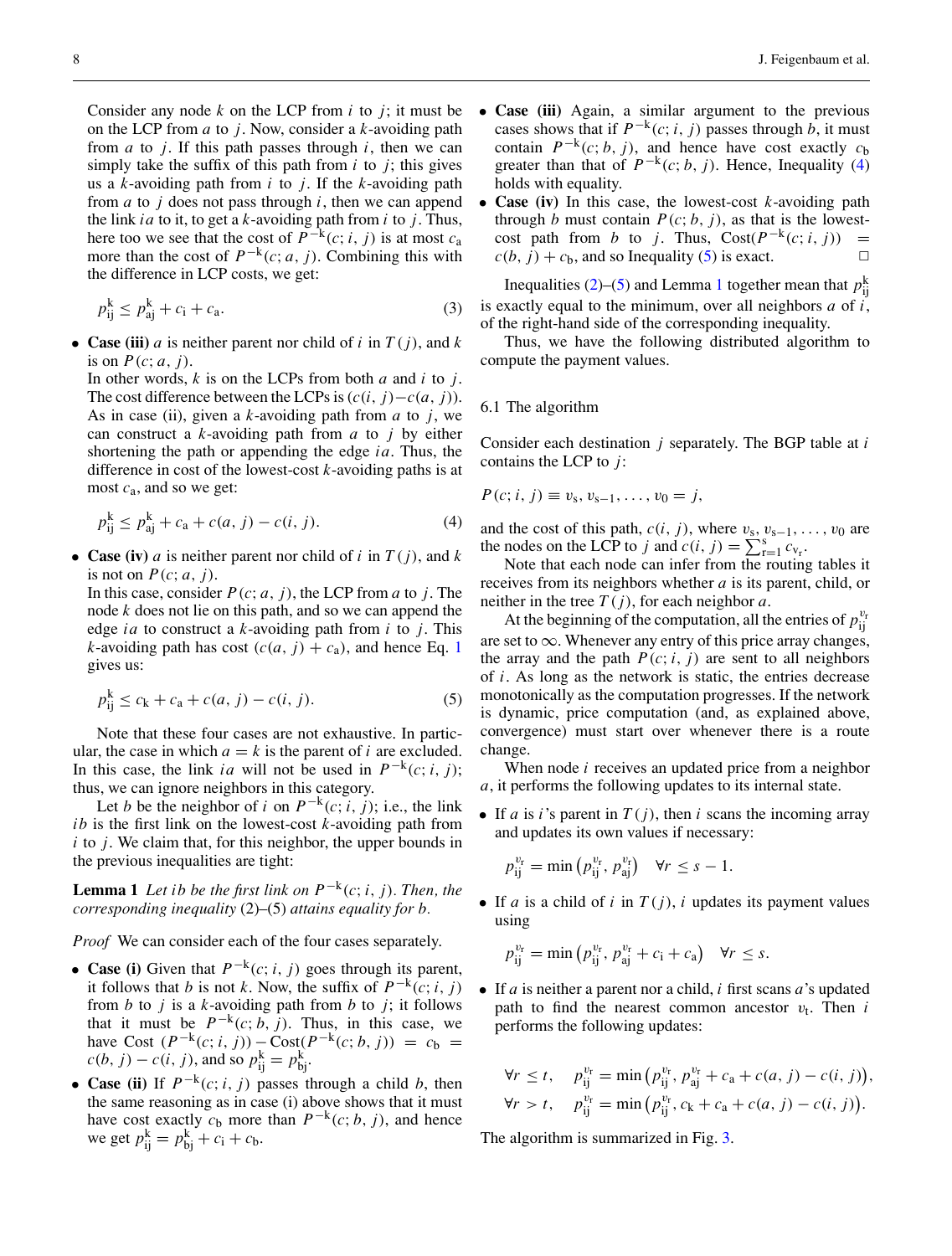```
Initialize ()
\{/* Compute routes, initialize payments */
     for each destination jCompute P(c; i, j) and c(i, j)[v_s, v_{s-1}, \dots, v_1] = P(c; i, j)for each node k on P(c; i, j)p_{ij}^k := \infty\}Update (a, j, c(a, j), P(c, a, j), [p_{a_i}^{u_1}, p_{a_i}^{u_2}, \cdots, p_{a_j}^{u_l}]\star//* Called when an UPDATE message
                                                               \star//* for destination j is received
                                                               \star/
     /* from neighbor a.
     /* u_1, u_2, \cdots u_l are the transit nodes
                                                              \star//* on the route P(c; a, j) from a to j
    modified := FALSE/* parent */if a is on P(c;i,j)\sqrt{\star} u_r = v_r, for r = 1, 2, \cdots l \star/
         for each k in \{v_1, v_2, \cdots v_l\}if p_{ij}^k > p_{aj}^k<br>
p_{ij}^k := p_{aj}^kmodelied:= TRUE
                                                /* child */
     else if i on P(c; a, j)\mathcal{N} \star u_r = v_r, for r = 1, 2, \cdots (l-1) \star \mathcal{N}for each k in \{v_1, v_2, \cdots v_{l-1}\}if p_{ij}^k > p_{aj}^k + c_a + c_i<br>
p_{ij}^k := p_{aj}^k + c_a + c_imodelied := TRUE/*neither parent nor child*/
     else
         t := largest index such that u_t = v_tfor each k in \{v_1, v_2, \cdots v_t\}if p_{ij}^k > p_{aj}^k + c_a + c(a, j) - c(i, j)<br>
p_{ij}^k := p_{aj}^k + c_a + c(a, j) - c(i, j)modified := TRUEfor each k in \{v_{t+1}\cdots v_s\}if p_{ij}^k > c_k + c_a + c(a, j) - c(i, j)<br>
p_{ij}^k := c_k + c_a + c(a, j) - c(i, j)<br>
modified := TRUE
     if modified = TRUE
         /* Send UPDATE message to neighbors*/
         for each neighbor b of isend UPDATE (i, j, c(i, j), P(c, i, j),
                                  [p_{ij}^{v_1}, p_{ij}^{v_2}, \cdots, p_{ij}^{v_s}]) to b
\}
```
<span id="page-8-0"></span>**Fig. 3** Price-computation algorithm run by AS *i*

#### 6.2 Correctness of the algorithm

Inequalities  $(2)$ –[\(5\)](#page-7-1) can be used to show that the algorithm never computes a value  $p_{ij}^k$  that is too low. In order to show that the  $p_{ij}^k$  values will ultimately converge to their true values, we observe that, for every node *s* on  $P^{-k}(c; i, j)$ , the suffix of  $P^{-k}(c; i, j)$  from *s* to *j* is either  $P(c; s, j)$  or  $P^{-k}(c; s, j)$ . It follows that, in general, the path  $P^{-k}(c; i, j)$ consists of a sequence of nodes  $[v_1, v_{1-1}, \ldots, v_1, u_m]$ ,  $u_{m-1}, \ldots, u_1$  such that, for each  $u_x$ ,  $P(c; u_x, j)$  is the suffix  $[u_x, u_{x-1}, \ldots, u_1]$ , and, for each  $v_y$ ,  $P^{-k}(c; v_y, j)$  is the suffix  $[v_y, v_{y-1}, \ldots, v_1, u_m, u_{m-1}, \ldots, u_1]$ . Note that, once the LCPs are computed,  $u_m$  will know the correct  $P(c; u_m, j)$  and cost  $c(a, j)$ . This information will be sent to  $v_1$  in the next update message from  $u_m$  to  $v_1$ ; thus,  $v_1$ will then be able to compute the correct  $P^{-k}(c; v_1, j)$  and  $p_{v_1j}^k$ . Proceeding by induction on *y*, we can show that *i* will ultimately have all the correct  $p_{ij}^k$  values.

In fact, the preceding inductive argument shows that all prices will be stable after  $d'$  stages, where  $d'$  is the maximum over all *i*, *j*, *k*, of the number of nodes on  $P^{-k}(c; i, j)$ . In general, *d'* can be much higher than the lowest-cost diameter *d* of a graph. However, we don't find that to be the case for the current AS graph, as we explain in Sect. [7.](#page-9-0)

# 6.3 Convergence time<sup>[9](#page-8-1)</sup>

Up to this point, we have assumed for simplicity that the prices computation begins only after the LCPs have been found. In reality, however, the algorithm can start to compute prices even before the routes have stabilized. This leads to the following bound:

**Lemma 2** *Let*  $d_i = \max\{|P(c; i, j)|, |P^{-k}(c; i, j)|\}$ *where* | *P* | *denotes the number of hops in path P. Then, after the first d<sub>i</sub> stages, i knows the correct path*  $P(c; i, j)$ *,* and the correct price  $p_{\rm ij}^{\rm k}$ .

*Proof* The intuition behind this proof is as follows: The critical information that *i* needs to compute the correct price  $p_{ij}^k$  is the cost of *P*(*c*; *i*, *j*) and the cost of  $P^{-k}(c; i, j)$ . (The cost  $c_k$  can be distributed with LCPs to  $k$ , and so it will be known to *i* before or at the same time as the cost of  $P(c;$ *i*, *j*).) After these costs have been discovered, the price  $p_{ij}^k$ will not change. The key observation is that, for both  $P(c)$ ; *i*, *j*) and  $P^{-k}(c; i, j)$ , all suffixes of the path are also LCPs or minimum-cost *k*-avoiding paths; moreover, this is true even at intermediate stages of the computation. Using this, we can show that the costs along these paths will be propagated further in each stage and hence will reach *i* in *d*<sup>i</sup> stages.

We now formalize this argument into an inductive proof. First, observe that both the LCP costs and the prices never increase as the computation proceeds. Now, if there is an

<span id="page-8-1"></span><sup>9</sup> The convergence-time analysis given here is a modest improvement over the one in [5]. There, it was shown that the correct routes and prices are known after  $(d + d')$  stages.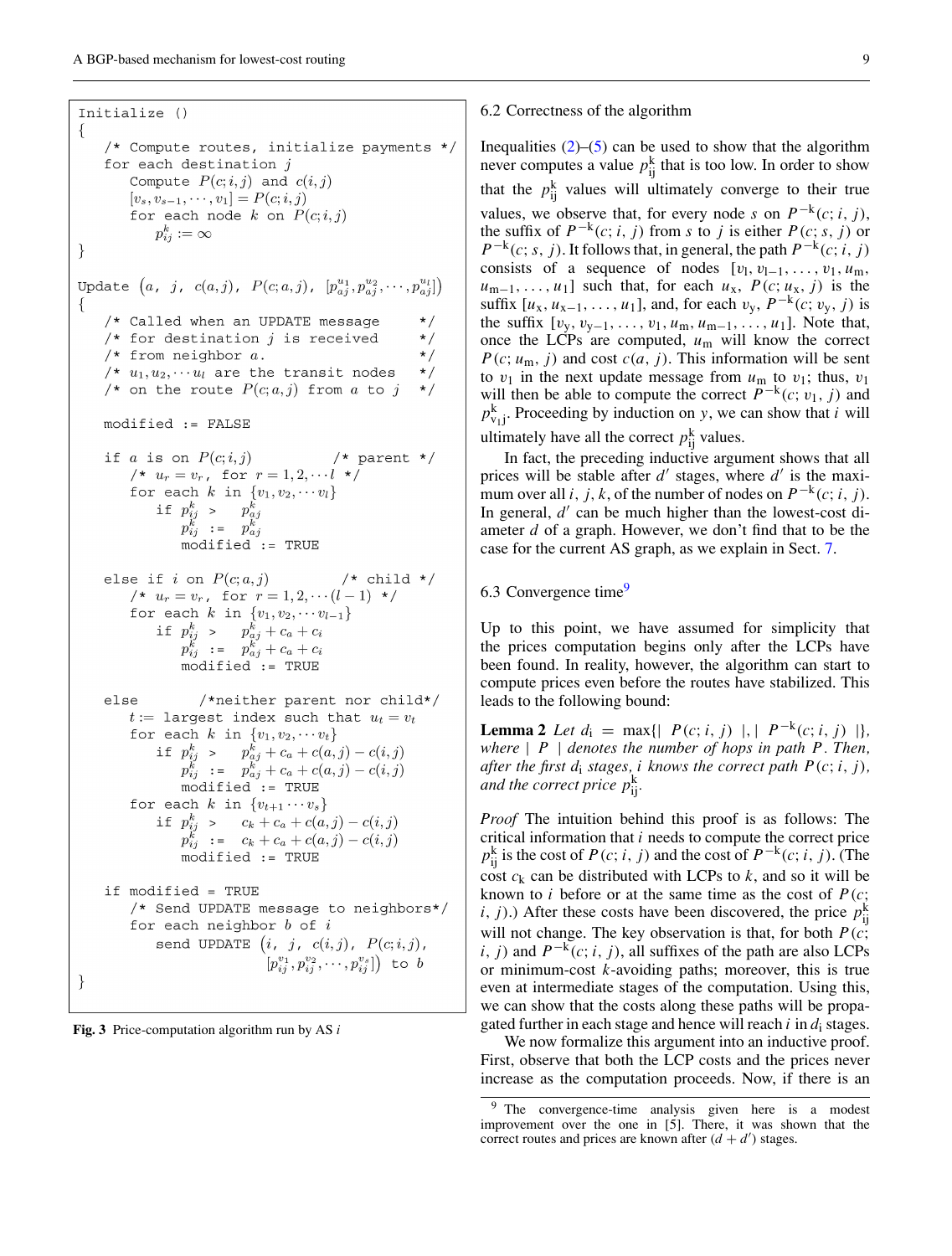*r*-hop path from *i* to *j* with cost  $\alpha$ , then, after *r* stages, we must have  $c(i, j) \leq \alpha$ . It follows that *i* discovers the LCP in  $| P(c; i, j) | \leq d_i$  stages from the beginning.

Now, suppose  $|P^{-k}(c; i, j)| = r$ . We can write  $P^{-k}(c; i, j)$  as  $v_r, v_{r-1}, \ldots, v_1, j$ , where  $v_r = i$ . Let  $c'(v_m, j)$  denote the total cost *along this path* from  $v_m$  to *j*. We show by induction on *m* that, after *m* stages, node  $v_m$ satisfies one of the following two conditions:

- <span id="page-9-1"></span>1.  $c(v_m, j) = c'(v_m, j)$ , and the current LCP from  $v_m$  to *j* does not pass through *k*.
- <span id="page-9-2"></span>2. The current LCP from  $v_m$  to *j* passes through  $k$ , and the current  $p_{v_{\rm m}j}^{\rm k} = c'(v_{\rm m}, j) - c(v_{\rm m}, j)$ .

The base case for  $v_1$  is easy: After 1 stage of computation, condition [1](#page-9-1) is clearly satisfied. Suppose it is true for all  $r \leq (m-1)$ . After  $(m-1)$  stages,  $v_{m-1}$  satisfies one of the two conditions; we consider the two cases separately:

• **Case (i)**  $v_{m-1}$  $v_{m-1}$  $v_{m-1}$  satisfies condition 1

In this case, in the *m*th stage  $v_m$  will receive an advertised path from  $v_{m-1}$  that has cost  $c'(v_m, j)$  and does not pass through  $k$ . If this is the lowest-cost path to  $j$  that  $v_m$  has seen, then  $v_m$  will satisfy condition [1](#page-9-1) at the end of this stage. If not, then the current LCP from  $v_m$  to *j* must pass through *k*, or else  $P^{-k}(c; i, j)$  would not pass through  $v_{m-1}$ . In this scenario, the path advertised by  $v_{m-1}$  must be the lowest-cost  $k$ -avoiding path from  $v_m$  to  $j$ ; hence after this stage condition [2](#page-9-2) will be satisfied.

• **Case (ii)**  $v_{m-1}$  satisfies condition [2](#page-9-2)

In this case,  $v_{m-1}$  advertises a path of cost less than  $c'(v_m, j)$  to  $v_m$ . Thus, the LCP from  $v_m$  to *j* after the *m*th stage must pass through *k*, or else it would be part of the lowest-cost *k*-avoiding path from *i* to *j*. Now, the advertisement from  $v_{m-1}$  (which includes the price  $p_{v_{m-1}j}^k$ ) allows  $v_m$  to infer that there is a candidate *k*-avoiding path of cost  $c'(v_m, j)$ ; this is the lowest-cost *k*-avoiding path, and so condition [2](#page-9-2) will be satisfied.

Extending this inductive argument to  $v_r = i$ , we see that, after *r* stages, *i* will know of the existence of a *k*-avoiding path of cost  $c'(v_r, j)$ . Thus, after  $d_i$  stages, *i* will know the correct LCP to *j* and its cost, as well as the cost of the lowest-cost *k*-avoiding path to *j*, and so it will compute the correct price  $p_{ii}^k$ .  $\mathbf{r}_i$ .

**Corollary 1** *After* max(*d*, *d* ) *stages, every node has the correct LCPs and prices.* □

#### 6.4 Using the prices

At the end of the above price computation, each node *i* has a full set of prices  $p_{ij}^k$ . The next question is how we can use these prices actually to compute the revenue due each node.

The simplest approach is to have each node *i* keep running tallies of owed charges; that is, every time a packet is sent from source *i* to a destination *j*, the counter for each node  $k \neq i$ , *j* that lies on the LCP is incremented by  $p_{ij}^k$ . This would require  $\mathcal{O}(n)$  additional storage at each node.

At various intervals, nodes can send these quantities in to whatever accounting and charging mechanisms are used to enforce the pricing scheme. We assume that the submission of these running totals is done infrequently enough that the communication overhead can be easily absorbed.

In summary, we have:

**Theorem 2** *Our algorithm computes the VCG prices correctly, uses routing tables of size O*(*nd*) (*i.e., imposes only a constant-factor penalty on the BGP routing-table size*)*, and converges in at most* max(*d*, *d* ) *stages.*

#### <span id="page-9-0"></span>**7 Conclusions and open problems**

In this paper, we considered some incentive issues that arise in interdomain routing. We asked what payments are needed to elicit truthful revelation of AS transit costs and whether they can be efficiently computed. We showed that the payments take the form of a per-packet price and that they can be computed using a simple extension to BGP that requires only a constant factor increase in communication costs. There are several promising directions for additional research.

Our results are based on a simple model in which ASs attempt to minimize per-packet transit costs. In practice, ASs have more complex costs and route preferences that are embodied in their *routing policies*. We are currently extending the algorithmic-mechanism-design approach to handle more general routing policies. The main challenge is to find a class of routing policies that is expressive enough to model real policies, yet simple enough to allow for a practical distributed algorithmic mechanism. Some preliminary results in this line of research have been reported by Feigenbaum, Sami, and Shenker [\[7](#page-10-17)]. Another interesting direction is to augment the network model with link or node capacities in order to tackle the problem of routing in congested networks. This is particularly natural because it seems plausible that transit traffic imposes costs only in the presence of congestion.

One important issue that is not yet completely resolved is the need to reconcile the strategic model with the computational model. On the one hand, we acknowledge that ASs may have incentives to lie about costs in order to gain financial advantage, and we provide a strategyproof mechanism that removes these incentives. On the other hand, it is these very ASs that implement the distributed algorithm we have designed to compute this mechanism; even if the ASs input their true costs, what is to stop them from running a different algorithm that computes prices more favorable to them? This issue does not arise in [\[12,](#page-10-1) [16\]](#page-10-0), where the mechanism is a centralized computational device that is distinct from the strategic agents who supply the inputs, or in previous work on distributed multicast cost-sharing mechanisms [\[1,](#page-10-5) [4](#page-10-6), [6\]](#page-10-7), where the mechanism is a distributed computational device (i.e., a multicast tree) that is distinct from the strategic agents (who are users resident at various nodes of the tree but not in control of those nodes). If ASs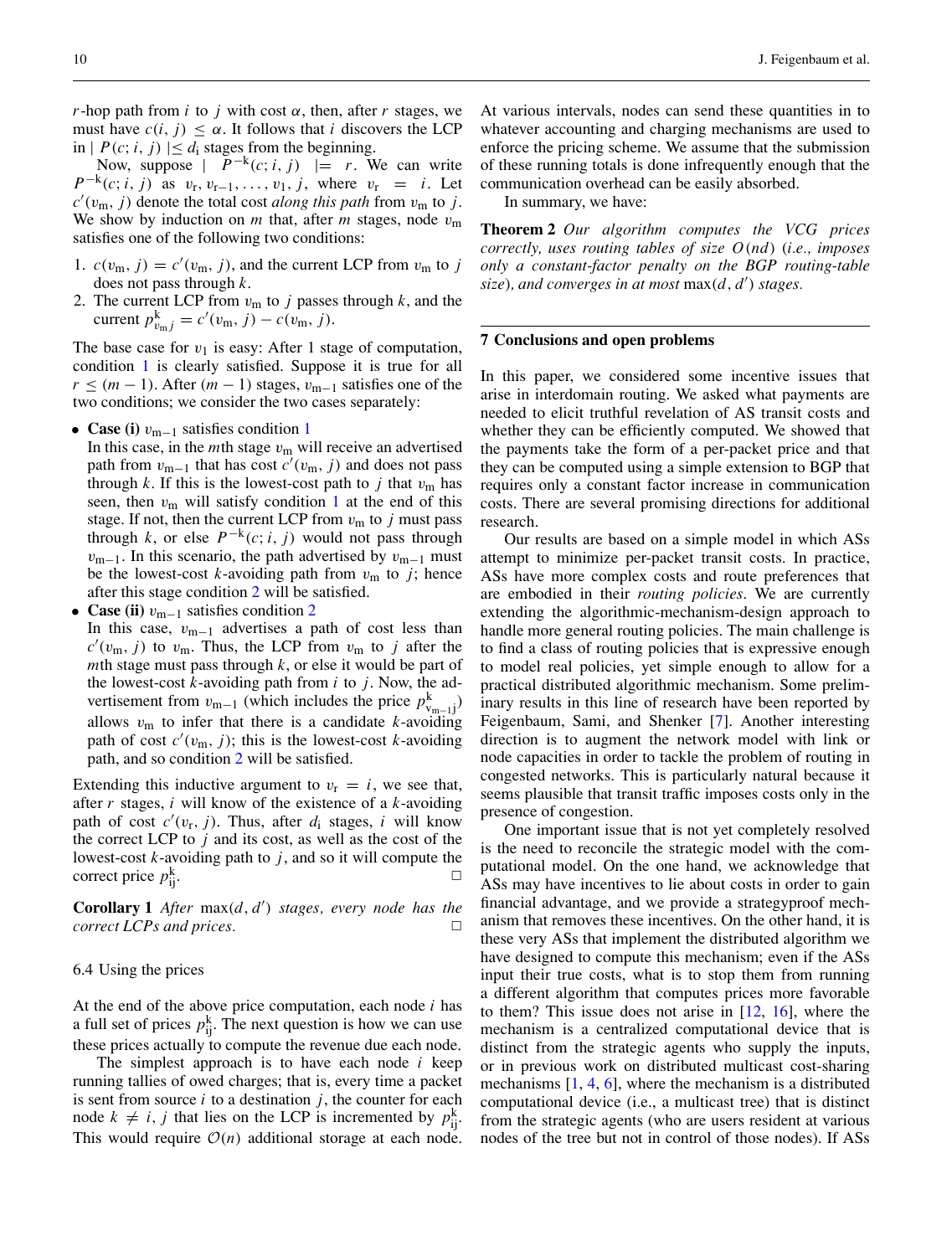are required to sign all of the messages that they send and to verify all of the messages that they receive from their neighbors, then the protocol we gave in Sect. [6](#page-6-0) can be modified so that all forms of cheating are detectable [\[14](#page-10-18)]. Achieving this goal without having to add public-key infrastructure (or any other substantial new infrastructure or computational capability) to the BGP-based computational model is the subject of ongoing further work. In two recent papers, Shneidman and Parkes [\[22,](#page-11-5) [23\]](#page-11-6) have suggested using redundant communication to tackle this problem.

There is also the issue of overcharging. VCG mechanisms have been criticized in the literature because there are graphs in which the total price along a path, i.e., the sum of the per-packet payments along the path, is much more than the true cost of the path. Examples of this phenomenon were given in Sect. [4.](#page-4-0) In the worst case, this total path price can be arbitrarily higher than the total path cost [\[2](#page-10-8)]. Although this is undesirable, it may be unavoidable, because VCG mechanisms are the only strategyproof pricing mechanisms for protocols that always route along LCPs. In addition, our distributed algorithm has a convergence time (measured in number of stages) of d', whereas BGP's convergence time for the LCP computation alone would be *d*; in the worst case,  $d'/d$  could be  $\Omega(n)$ . These are serious problems that could undermine the viability of the pricing scheme we present here. Thus, we ask whether these problems occur in practice.

To provide a partial answer to this question, we looked at the prices that would be charged on the current AS graph if we assumed that all transit costs were the same. Out of a 9107-node AS graph, reflecting a recent snapshot of the current Internet, $10$  we selected a 5773-node biconnected subset. We then computed  $d$ ,  $d'$ , and the payments that would result from our pricing scheme, assuming a transit cost of 1 for each node. We find that  $d = 8$  and  $d' = 11$ , and so the convergence time of the pricing algorithm is not substantially worse than that of BGP. The highest transit node price was 9, and, with uniform traffic between all pairs, the mean node payment is 1.44. In fact, 64% of the node prices were 1, and 28% of them were 2. Thus, overcharging appears not to be a problem in this case, reflecting the high connectivity of the current Internet. Of course, the values of *d* and *d'* and the overcharging margin would be different with non-uniform transit costs; however, we expect them to exhibit similar trends towards low  $d$ ,  $d'$ , and overcharging margin.

It would be interesting to ask whether this is because of the incentive issues in AS-graph *formation*. In this paper, we merely looked at the routing aspects of a given AS graph. However, if one considers the incentives present when an AS decides whether or not to connect to another AS, the resulting transit prices would be a serious consideration. In particular, we conjecture that high node prices will not be sustainable in the Internet precisely because, if present, they would give an incentive for another AS to establish a

link to capture part of that revenue, thereby driving down the transit prices. We are currently working on models of network formation to verify this conjecture.

**Acknowledgements** We thank Ramesh Govindan for providing us with a recent AS graph and for teaching us about the intricacies of BGP. We also thank Kunal Talwar for helpful discussions of the role of incentives in AS-graph formation, and Gauri Shah for suggesting improvements to the convergence time analysis.

### <span id="page-10-5"></span>**References**

- 1. Archer, A., Feigenbaum, J., Krishnamurthy, A., Sami, R., Shenker, S.: Approximation and collusion in multicast cost sharing. Games Econ. Behav. **47**, 36–71 (2004)
- <span id="page-10-8"></span>2. Archer, A., Tardos, E.: Frugal path mechanisms. In: Proceedings of 13th symposium on discrete algorithms, pp. 991–999. ACM Press/SIAM, New York/Philadelphia (2002)
- <span id="page-10-3"></span>3. Clarke, E.: Multipart pricing of public goods. Public Choice **11**, 17–33 (1971)
- <span id="page-10-6"></span>4. Feigenbaum, J., Krishnamurthy, A., Sami, R., Shenker, S.: Hardness results for multicast cost sharing. Theoret. Comput. Sci. **304**, 215–236 (2003)
- <span id="page-10-2"></span>5. Feigenbaum, J., Papadimitriou, C., Sami, R., Shenker, S.: A BGP-based mechanism for lowest-cost routing. In: Proceedings of the 21st symposium on principles of distributed computing, pp. 173–182. ACM Press, New York (2002)
- <span id="page-10-7"></span>6. Feigenbaum, J., Papadimitriou, C., Shenker, S.: Sharing the cost of multicast transmissions. J. Comput. Syst. Sci. **63**, 21–41 (2001)
- <span id="page-10-17"></span>7. Feigenbaum, J., Sami, R., Shenker, S.: Mechanism design for policy routing. In: Proceedings of the 23rd symposium on principles of distributed computing, pp. 11–20. ACM Press, New York (2004)
- <span id="page-10-9"></span>8. Fiat, A., Goldberg, A., Hartline, J., Karlin, A.: Competitive generalized auctions. In: Proceedings of the 34th symposium on theory of computing, pp. 72–81. ACM Press, New York (2002)
- <span id="page-10-15"></span>9. Green, J., Laffont, J.: Incentives in public decision making. In: studies in public economics, vol. 1, pp. 65–78. North Holland, Amsterdam (1979)
- <span id="page-10-16"></span>10. Griffin, T.G., Wilfong, G.: An analysis of BGP convergence properties. In: Proceedings of SIGCOMM '99, pp. 277–288. ACM Press, New York (1999)
- <span id="page-10-4"></span>11. Groves, T.: Incentives in teams. Econometrica **41**, 617–663 (1973)
- <span id="page-10-1"></span>12. Hershberger, J., Suri, S.: Vickrey prices and shortest paths: What is an edge worth? In: Proceedings of the 42nd symposium on the foundations of computer science, pp. 129–140. IEEE Computer Society Press, Los Alamitos (2001)
- <span id="page-10-14"></span>13. Mas-Colell, A., Whinston, M., Green, J.: Microeconomic theory. Oxford university press, New York (1995)
- <span id="page-10-18"></span>14. Mitchell, J., Sami, R., Talwar, K., Teague, V.: Private communication, (Dec. 2001)
- <span id="page-10-11"></span>15. Monderer, D., Tennenholtz, M.: Distributed games: from mechanisms to protocols. In: Proceedings of the 16th national conference on artificial intelligence, pp. 32–37 (1999)
- <span id="page-10-0"></span>Nisan, N., Ronen, A.: Algorithmic mechanism design. Games Econ. Behav. **35**, 166–196 (2001)
- <span id="page-10-12"></span>17. Parkes, D.: iBundle: An efficient ascending price bundle auction. In: proceedings of the 1st ACM conference on electronic commerce, pp. 148–157. ACM Press, New York (1999)
- <span id="page-10-13"></span>18. Parkes, D., Ungar, L.: Iterative combinatorial auctions: theory and practice. In: Proceedings of the 17th national conference on artificial intelligence, pp. 71–81. (2000)
- <span id="page-10-10"></span>19. Roughgarden, T., Tardos, E.: How bad is selfish routing? J. ACM **49**, 236–259 (2002)
- <span id="page-10-20"></span>20. Route Views: University of Oregon Route Views Project. http://www.routeviews.org

<span id="page-10-19"></span><sup>10</sup> These data were taken from Route Views [\[20\]](#page-10-20) which collates BGP tables from many sites across the Internet.